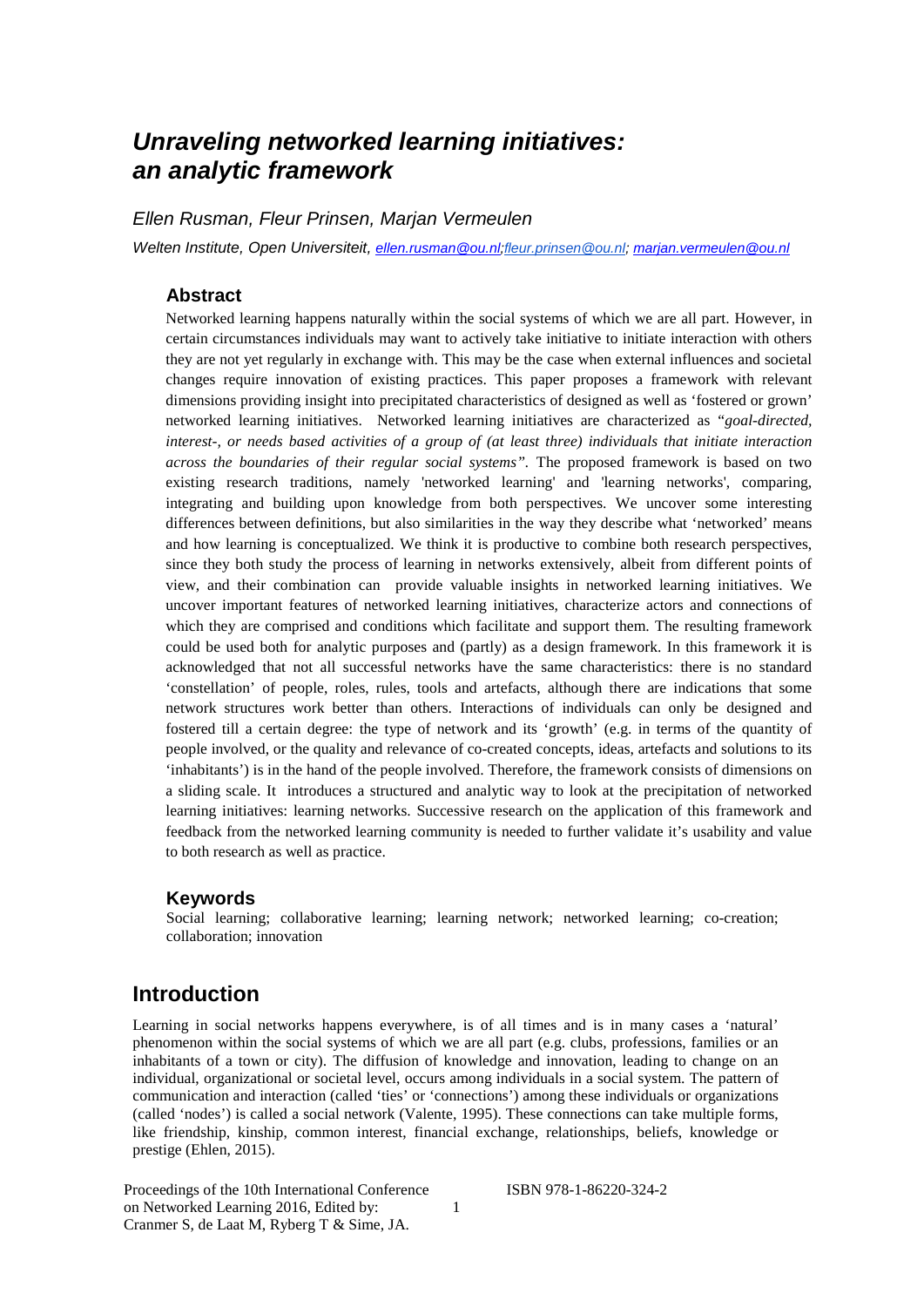However, there are situations in which individuals want to actively take a social network initiative, facilitating interaction with others they are not yet naturally and regularly in exchange with. These initiatives we here call 'networked learning initiatives'. Especially in cases where external influences and societal changes require re-organization or innovation of existing practices, individuals may learn from each other, within ánd across the boundaries of organizations. De Jong (2010) (in Ehlen, 2015, p.39) showed that 'linking' ties (connections outside the organization) are more innovative than 'bridging' ties (connections between teams) or 'bonding' ties (connections in a network). The type of network may also determine how quickly innovations diffuse, and the timing of each individual's adoption (Valente, 1995). There is a growing awareness that collaboration and co-operation in networks can be drivers of innovation and learning in society. Networks can be beneficial in boosting and harvesting the creativity of its participants, facilitating the co-creation of new artefacts, and increasing adoption of 'outcomes' of networked learning activities. New or significantly improved products, goods or services, processes, (organizational) structures or methods may be developed, in such a way that they are compatible, feasible and adoptable by (individuals within) various organizations. Learning in these networks happens in a non-formal manner, outside formal, structured, institutionalized educational settings (e.g. schools, universities).

Now that the benefits of learning and innovation in networks become more apparent for both professionals and organizations (Shilling & Phelps, 2007; Ehlen, 2015), there is a call towards more insight into what successful networked learning initiatives look like. To provide such insight we propose to integrate two existing research traditions that both extensively research learning in networks, namely 'networked learning' and 'learning networks'. We uncover important features of networked learning initiatives, characterize the actors and connections of which they are comprised, and the conditions which facilitate and support them. The resulting framework could be used both for analytic purposes and (partly) as a design framework of networked learning initiatives. However, it is important to acknowledge that networked activities and interactions of individuals can only be designed and fostered till a certain degree: the type of network and the 'growth' of such networked activities (e.g. in terms of the quantity of people involved, or the quality and relevance of co-created concepts, ideas, artefacts and solutions to its 'inhabitants') is in the hand of the people involved. Thus, there is no standard 'constellation' of people, roles, rules, tools and artefacts; not all successful networks will have the same characteristics (de Haan, Leander, Ünlüsoy & Prinsen, 2014). This constellation depends for example on the strived-for objectives, the (characteristics of) the participants and the social systems participants are already part of. Therefore, the key elements in the framework can be seen as dimensions and thus appear on a sliding scale.

To start, let's consider some definitions and descriptions, given over time, of networked learning and learning networks. The differences between the two (research) traditions will then be characterized, before discussing their similarities and how they can strengthen and built upon each other. This contemplation results in a proposal for a framework, which usability will be further tested within several networked learning practices. However, these analyses are beyond the scope of this paper and will be taken up in successive research.

## **'Networked learning', 'Learning networks': definitions**

In the "*networked learning*" tradition, an often used definition is the one from Goodyear, Banks, Hodgson, & Steeples (2004), who define networked learning as "…*learning in which information and communications technology (ICT) is used to promote connections: between one learner and other learners, between learners and tutors; between a learning community and its learning resources*". In 2014, Goodyear and Carvalho conducted a survey of a variety of definitions and according to Sloep (in press) concluded that any satisfactory definition of networked learning should (p.42) :

2

1 allow one to individuate a learning network, i.e., discern instances from each other;

2 avoid the use of language that is customary in formal education;

3 emphasize technology as well as people; and

4 mention the individual as well as the collective.

Proceedings of the 10th International Conference on Networked Learning 2016, Edited by: Cranmer S, de Laat M, Ryberg T & Sime, JA.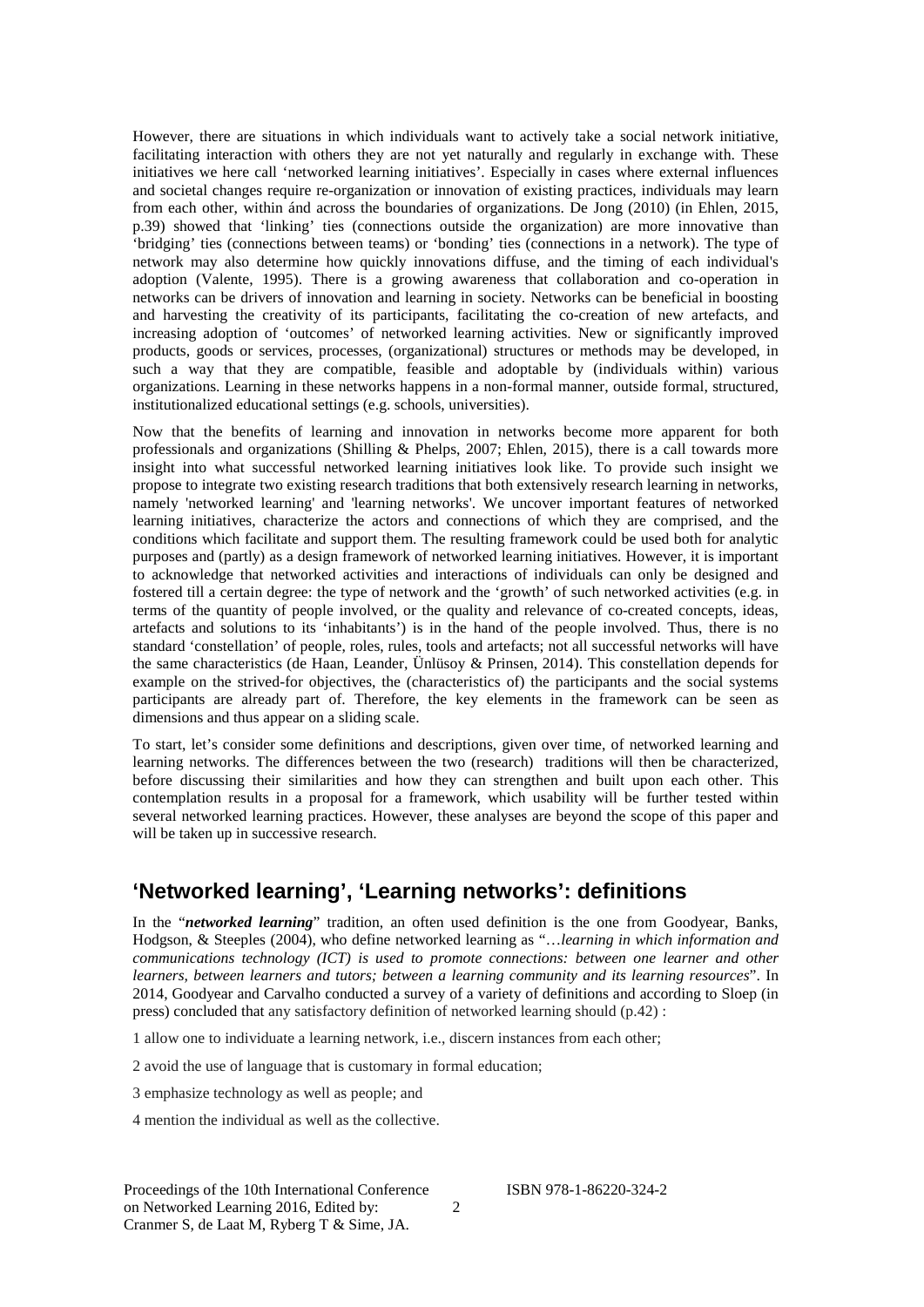An important difference between these propositions is that the 2004 definition used terminology with a formal educational connotation (e.g. tutor) while the 2014 one explicitly proposed to avoid this . Networked learning is therefore explicitly positioned as a non-formal (intentional learning outside formal educational institutes) or informal ('accidental', unintentional learning, happening in the course of employing other activities) learning process. Also in 2014, Dohn provided an amendment to the widespread 2004 definition, in order to put emphasis on the role of diverse contexts in which learners participate, adding [connections] "*between diverse contexts in which learners participate"*. This is an important addition, as it acknowledges the importance of the various social systems learners already participate in, and that in some cases this membership may mean that tensions arise, due to differences in practices and culture.

In above definitions focus is on the use of ICT to 'promote' a learning network, but in an indirect way; 'growing' the connections between individuals, not as something that is explicitly designed (for). The 'networked' seems to refer more to technical facilitation (by using ICT) here, and not social facilitation; shaping the ways to promote connections socially. Such an underlying, broader, social learning design would e.g. explicitly take into account the role of learner identity, awareness and trust in interaction, roles, or cultural/social norms around learning. Another striking issue in these definitions is exactly the requirement of the use of technology, in order to label a learning process happening in interaction with others as 'networked learning'. The definitions don't explicitly recognize and include situations where individuals, groups or organizations decide to step out of the 'comfort' of their immediate social systems and initiate new connections and interactions, crossing cultural, organizational or disciplinary boundaries (Espinosa et al., 2014) with the objective to learn or solve a problem together, without necessarily using technology (which is mostly used to cross spatial and temporal boundaries). This is also touched upon by Wenger, Trayner & de Laat (2011), which define a social network as '*a set of connections among people, whether or not these connections are mediated by technological networks*.'(p.9). They also state that individuals in a social network use their connections and relationships as a resource in order to quickly solve problems, share knowledge, and make further connections. We conclude our contemplation on 'networked learning' with the remark that above definitions are mainly focusing on the learning process and how this takes place in a (ICT-supported) social system.

In the "*learning networks"* tradition Sloep & Kester (2009, p.17) define a learning network as '*a particular kind of online, social network that is designed to support non-formal learning [outside the context of formal, institutionalized learning] in a particular domain*'. In this definition, learning is not happening in a formal or informal ('accidental') manner, but is intentional and goal-directed. A learning network is a collection of people who share an interest in a particular topic, domain or problem area about which they want to further educate themselves professionally or privately. Learning more about this area of interest is the explicit intention of all individuals that populate a learning network, although various reasons underlie this intention. A learning network is seen as an artefact that can be designed in order to foster interaction amongst and a learning process 'within' its participants. Goodyear et al. (2004) do use the terminology of 'learning networks' on occasion, as consisting of "heterogeneous assemblages of tasks, activities, people, roles, rules, places, tools, artefacts and other resources, distributed in complex configurations across time and space and involving digital, nondigital and hybrid entities", seemingly implying a designer of the network by the word 'assemblage'.

This is, at first sight, a difference compared to the learning process perspective adopted within the networked learning research tradition. As Rajagopal (2013) rightfully states, seeing "a social network as a designed object implies that there are people who are its creators, members and facilitators" (p.13)". However, learning networks can be created, maintained and activated at different levels, e.g. as an individual, a group or as an organization. In other words, it can be designed both as a bottom-up (individual or group of individuals) or as a top-down (management of an organization) initiative. And in order to design, an insight in how to best foster the (learning-, social-, and problem solving) processes is essential. So, at 'second' glance, insight in these key processes and how to facilitate these learning-, social-, and problem solving processes through connections with others in a social network is what unites both traditions.

Certain technology-enhanced online instruments and services can be considered components of learning networks, providing functionality to support necessary and desirable learning, problem solving and social processes (constituting affordances: instruments and services affording actors an opportunity

Proceedings of the 10th International Conference on Networked Learning 2016, Edited by: Cranmer S, de Laat M, Ryberg T & Sime, JA.

ISBN 978-1-86220-324-2

3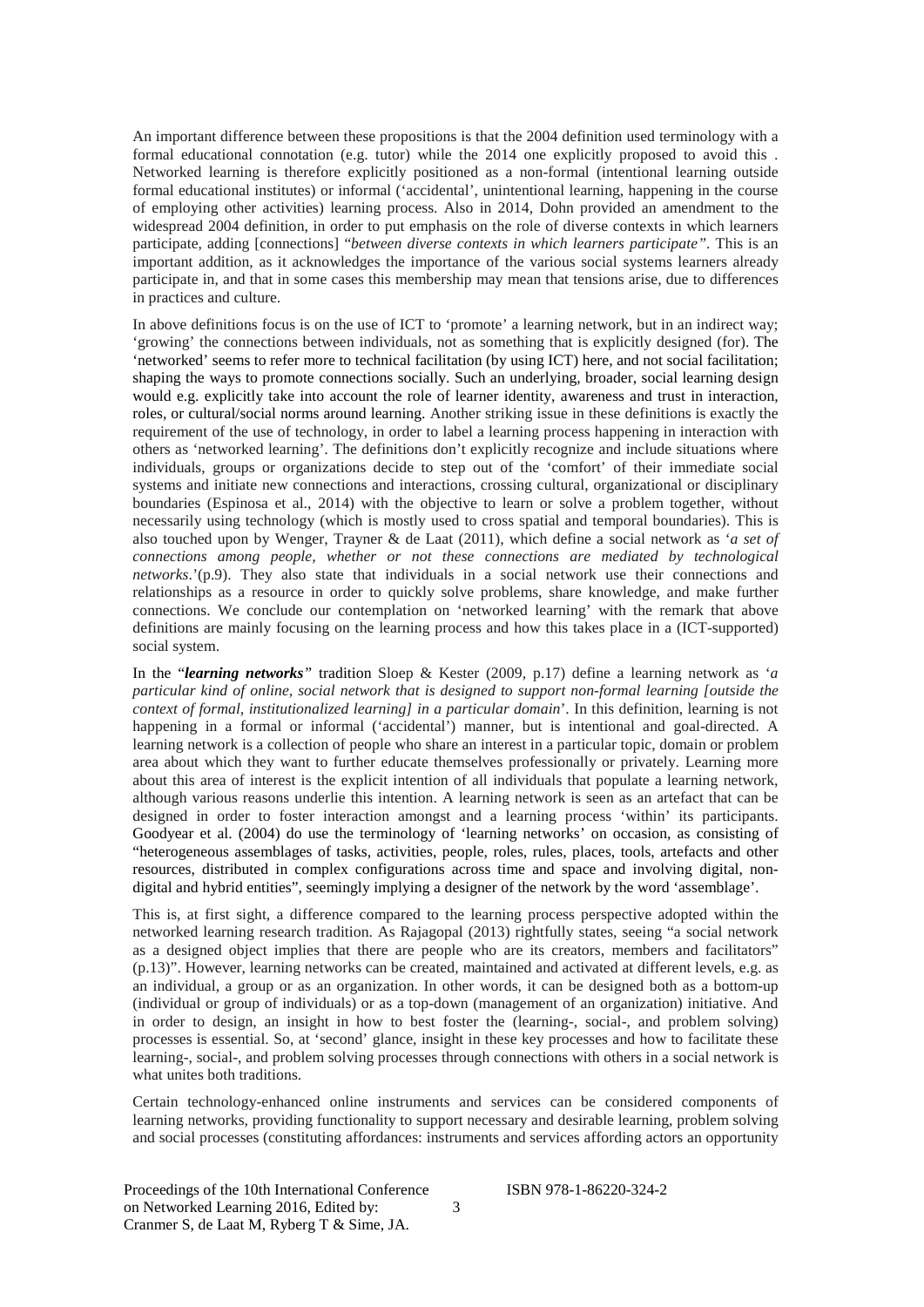to take an action). These services may facilitate creation and management of participants' own presence and contributions in the network; enable participants to self-manage, self-organize, self-categorize and self-regulate their contributions; support knowledge co-construction or co-creation between them; help them to classify and evaluate their own contributions and those from others, and allow them to control the level of privacy of (their) contributions, as well as flag possibly offensive contributions (Berlanga, Rusman, Bitter-Rijpkema & Sloep, 2009, p.30). Examples of such services are dynamic profile services (e.g. affording identity, awareness, 'traces of history' and interpersonal trust) or recommender services (e.g. matching individuals with a question to individuals with relevant expertise, or a group assembly service). Services are used, combined and shaped, depending on the characteristics and needs of the network's learners. Thus, technology helps to shape a socially constructed unique 'place' or 'constellation', customized to needs of its inhabitants.

To conclude, looking at both research traditions, in both paradigms there is a clear role for technology, but as the learning networks tradition emphasizes designing learning environments, in the networked learning tradition the focus is on the understanding of the social, collective processes of learning in networks; whether learning technologies augment learning practices or not is a secondary consideration. Interestingly, a recent paper of Brouns et al. (2014) about networked learning in MOOC's illustrate this 'bridge' between a process (networked learning) and an artefact (learning network) view. Brouns et al. take networked learning as a central concept, but leading to (re)development of a technological learning environment. They describe how learning through interactions can take place at various levels and scales, but leading to tangible artefacts and structural change in the network. Individual learners can interact with materials and resources provided in the network, but also with resources contributed and produced by participants themselves (e.g. through content aggregation, writing and reflection). Participants can learn through their interactions with each other, for instance by providing each other with feedback, through interactions with community facilitators and by taking into consideration each other's different perspectives. All these interactions can result in newly created resources, can foster individual knowledge acquisition and can generate shared constructions of knowledge, which may in turn become incorporated more structurally in the social network. This again shows that at the heart of the two traditions a thorough understanding of learning-, problem-solving and social processes is key and thus that they are not so different after all.

Striking is that, as in both research traditions technology plays a role, they do not describe situations where individuals or organizations consciously choose to form new connections away from their regular social systems, *without* necessarily using of technology. Still, these type of initiatives could be described in terms of the same social, collective processes, and therefore can also be seen as networked learning. Another, unconsidered aspect in both research traditions is that networked learning can also take place within an existing social systems (e.g. an organization), as long as (a group of) individuals consciously take the initiative to connect with people outside their regular social system. For example, if different domain sections of a school start to interact and collaborate, instead of keeping interaction restricted to their own section, thereby starting a new practice, we also see this as a form of networked learning. ICT's do not mediate this interaction, but another type of infrastructure is present (e.g. meeting rooms can be booked at set times, or coffee corners or canteens can provide an interactive function). Individuals starting a network within an existing organization are already embedded in a broader social context with a similar set of values, rules and practices, and also to a certain degree have already established an identity within this organization, whereas in a learning network initiative across organization these values, norms, practices and identities might take more effort to grow and develop.

Clearly, both paradigms apply a broad understanding of learning, which is not positioned in formal educational settings, and both embrace self-directedness of learners, with consideration of interests and needs of individuals partaking in the activities and interactions. Still, the explicit aim to learn takes more center stage in the learning networks paradigm and learning from that perspective is more an intentional process, providing a reason for the networks' existence, compared to the networked learning paradigm, where learning can happen unintentionally, as a by-product of activities that are not always explicitly designated as learning.

Proceedings of the 10th International Conference on Networked Learning 2016, Edited by: Cranmer S, de Laat M, Ryberg T & Sime, JA.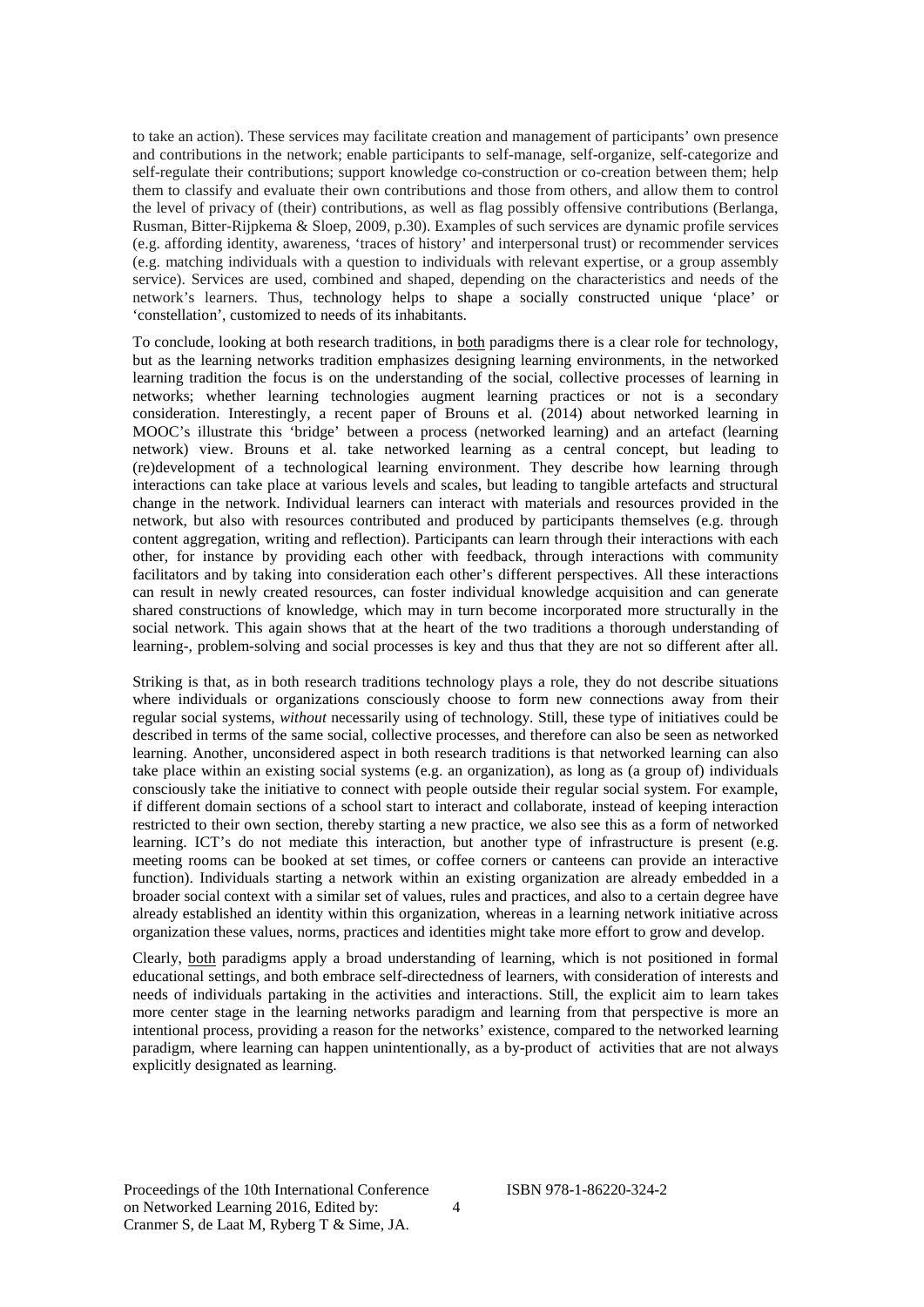Grounded in the reflection above, we now characterize a networked learning initiatives as:

#### "*goal-directed, interest-or need based, collective activities of a group of (at least three) individuals, that initiate interaction across the boundaries of their regular social systems"*

The goal-directedness refers to different types of objectives individuals in the network can hold, but that merge into a collective goal. These collective goals can be explicitly focused on learning from each other in an area of shared interest (intentional learning) or be less focused on learning per se (unintentional, 'accidental' learning). An example of the latter case are initiatives that aim to collectively solve common problems individuals encounter in their private or professional life. Here, learning is not the explicit objective, it occurs while finding the best solution within the problem space shared between the networks participants. Our characterization of networked learning initiatives explicitly indicates the requirement of conscious action in contacting individuals outside a participants' regular social context, as this broadens the (type and number of) learning opportunities within the network. In networked learning initiatives people can take a variety of roles, use supportive technology, and behave according to (implicit) participatory rules within a social space. This space, or learning environment, may be arranged by an individual, (negotiated between the individuals in) a group or by an organization and may be physically localized or technology-supported. At the core of this environment is interaction (through communication, knowledge co-construction, co-creation and problem solving and with social capital, often captured in the form of learning artefacts or resources). The results of the interactions (in terms of formed connections, social agreements, rules, roles, resources, instruments and artefacts emerging between the networked actors) constitute the 'learning network'. In a sense a learning network is the precipitation of interaction processes between actors and resources in a network, looking at concrete results in terms of both grown or (partly) designed 'constellations' of network ties, structures and resources supporting interactions.

In the remaining of the paper we describe these highly variable constellations of precipitated networked learning initiatives, called 'learning networks'.

### **Dimensions of a learning network**

The dimensions determining the constellation of learning networks, emerging from networked learning initiatives, are dependent on the:

- **characteristics of individuals in the network**, encompassing both their *personal characteristics*  (e.g. personal values, norms and expectancies, personality and expertise) and their social backgrounds; their *sense of belonging and embeddedness in their regular social systems* (e.g. an organization (unit), profession, or family, each with their own ways of doing/accepted 'practices') which are driven by common views on the kinds of appropriate and expected behavior.
- **characteristics of interpersonal relations and other interactions in the network**, in terms of their experienced communality, solidarity and involvement (e.g. in shared values, norms, beliefs, expertise, motivation), interpersonal trust, interdependency and reciprocity, appreciation of each other, and their shared practices ('mutually adopted ways of doing things'), including using certain types of (technology-enhanced) tools or instruments.

The *characteristics of individuals* are important for the constellation of a learning network, as they partly determine (and restrict) the possible relations between individuals, as well as the level of support (in terms of mental support as well as facilitation from a managerial perspective), autonomy and freedom (e.g. in terms of time and energy) an individual has to (en)act in a learning network, but also the type of practices and cultures a person is already used to reason from (e.g. in terms of connotations coming with concepts, contexts, skills and language used). E.g. an individual playing multiple roles (e.g. employee, parent, active citizen) in various social contexts can be very motivated for a networked learning initiative, but also has to consider time, energy and (geographical) location and proximity issues while interacting with others, restricting interaction possibilities. Also, learning with individuals from very different social systems (e.g. homeland culture), historically formed collective interests and commitments might be at play when interacting, and these may not be easily integrated or transferrable to the new learning network, in which other interests and commitments are present. An example is the study of Hannon, Riddle & Ryberg (2014) which describes that a change is often undermined by more dominant and persuasive existing networks.

5

Proceedings of the 10th International Conference on Networked Learning 2016, Edited by: Cranmer S, de Laat M, Ryberg T & Sime, JA.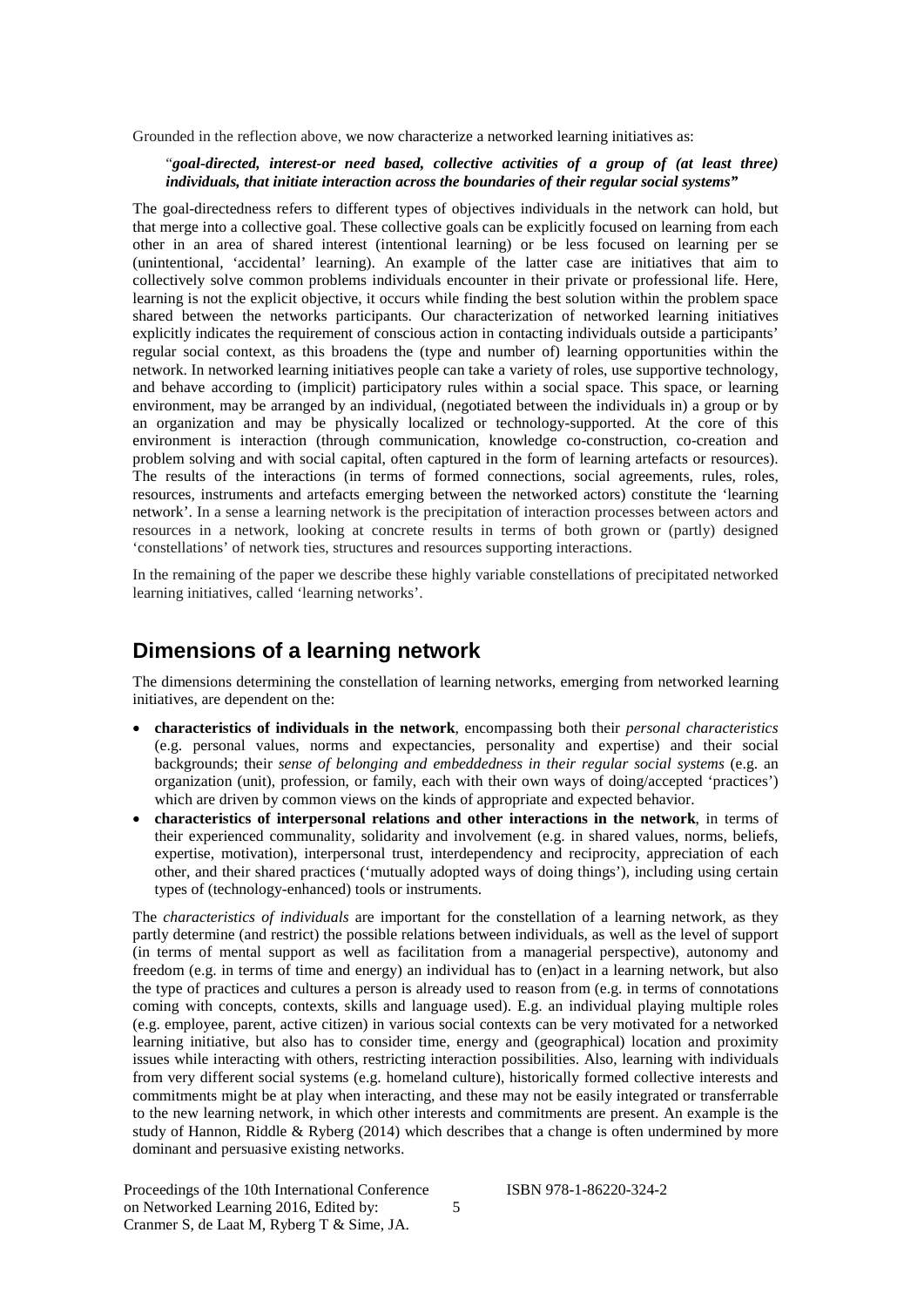The *characteristics of interpersonal relationships between individuals* are important as they determine the frequency, nature (emotional charge), direction, and type of interactions between individuals, thus expressing the type and strength of the relationship (within the boundaries of each individuals' experienced freedom) in the emerging pattern of interaction. For example, the type of interpersonal relationships affect the focus, endurance and type of practices adopted in the formed network, including artefacts, tools and stories (e.g. whether or not the network will include technology-enhanced elements). Looking at the precipitated (visible and concrete over time) elements of a learning network's constellation, we distinguish the dimensions in Figure 1:



**Figure 1: Dimensions of a learning network**

The relevance of these dimensions for a networked learning initiative is explained as follows:

- **focus on learning:** achieving learning objectives in a more or less structured way is the explicit intention of individuals joining the learning network (non-formal, intentional learning) or individuals join for other reasons (e.g. jointly solving a societal problem, for fun) and learn accidentally in a not-for-learning designated, unintentional way (informal learning)
- size: size of a network is partly dependent on how individuals are approached to participate in networked learning, their geographical proximity and whether or not the network is technologyenhanced. It can fluctuate from 3 (small) to an (theoretically) indefinite number of people. The size partly determines the number of opportunities individuals have to learn from each other, and the amount of available resources.
- **density:** proportion of direct ties between individuals in a network relative to the total number possible. This tells something about the level of familiarity with each other in the network, whether or not the network thrives on equal or hierarchical relationships, and the amount of non-redundant information and knowledge consolidation taking place. It also illustrates the composition of the whole ecosystem: are there dedicated, specialized 'units' (clusters) of individuals providing (irregular) input to the rest of the network, or is everybody exchanging with everyone reciprocally.
- **centrality:** number and type of interactions that 'pass' (through) a certain individual tells something about their position and role in the network. It can be an indicator of the history of the network, when viewed upon in time, where the pattern will be different for an designed or 'grown' network;

Proceedings of the 10th International Conference on Networked Learning 2016, Edited by: Cranmer S, de Laat M, Ryberg T & Sime, JA.

ISBN 978-1-86220-324-2

6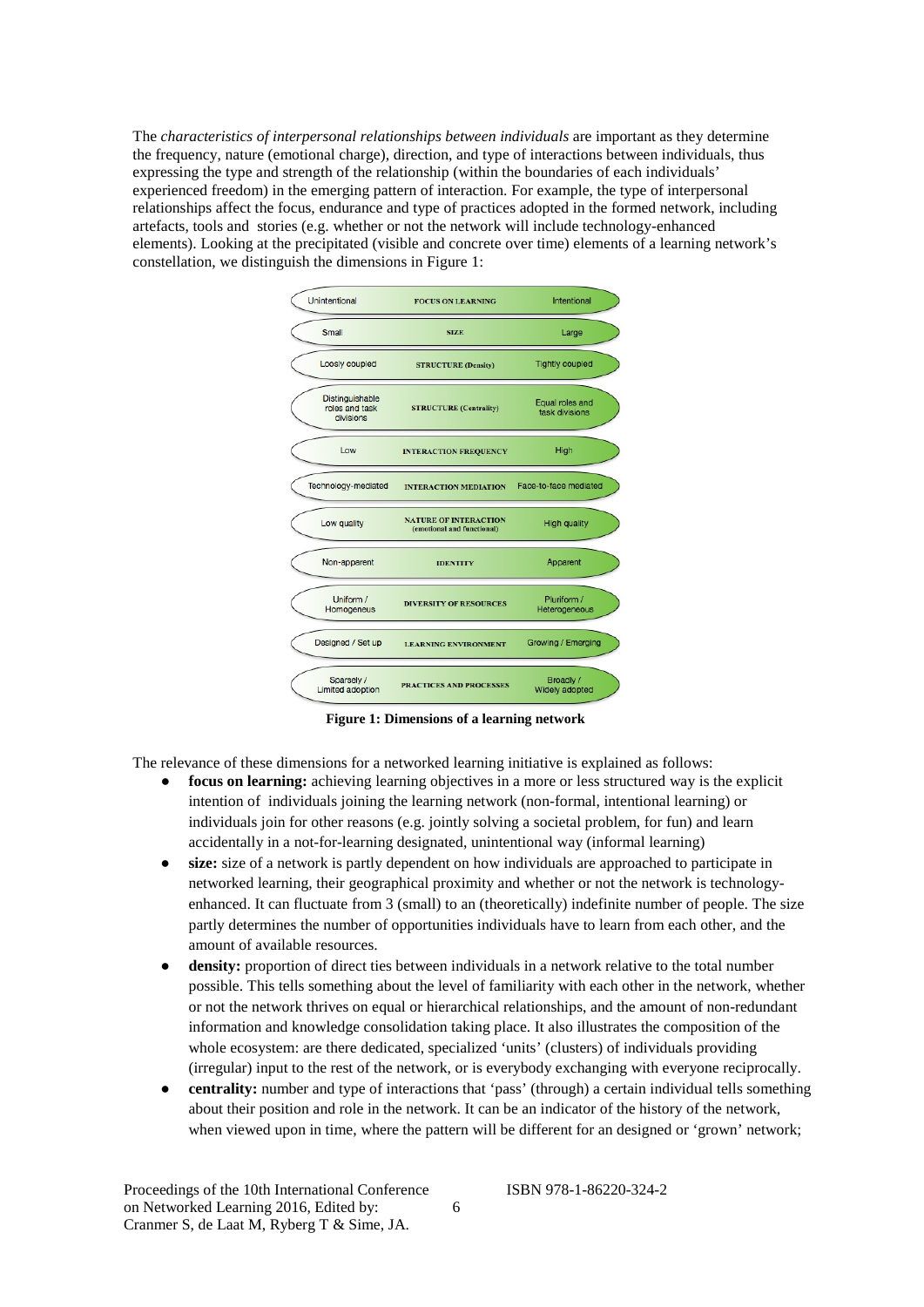it can tell something about strong versus weak or distributed leadership or whether or not clear task or role divisions are applicable in the network.

- **interaction frequency:** interaction frequency (over time) is the number of interactions individuals have in the network. It can indicate whether the network is active or dormant, whether interaction is regular or irregular, whether it is facilitated (e.g. in terms of available time to spent in the network) and it can tell something about the phase or process a network is in. Is it a temporal or structural network? Does it have a short or long shared history and practice? Did people just encounter? Are the individuals currently solving a specific problem (momentum), do they experience a peak (or flaw) in their work? It can also tell something about a special event or circumstance an individual experiences, e.g. illness.
- **interaction channels**: type of channels/facilities/mediation individuals use to interact. Is it online or face to face? Do they have a (physical/technology-enhanced)(owned) place to interact or not? (e.g. a project/ meeting room). The type of channels used is partly related to how individuals are located in time and space and whether or not it is a 'within' organization or 'between' organization network.
- **nature of interaction**: type of emotional and functional interactions in the network, individual's responsiveness to each other and the perceived quality of interactions can influence 'felt' strength and type of relationships (e.g. friendship- or expertise-based) individuals experience in the network. These relationships are not univocally derivable from the frequency of interaction. One perceived valuable interaction with an individual may influence a relationship more than ten worthless interactions.
- **identity:** apparition/visibility of individual and collective identity (e.g. by means of profiles, visible social traces/footprints, focus of resources in network, group identifier, like a logo) in a network can foster interpersonal trust (Rusman, 2011) by providing information on the personality, experience and motivation for participation in a network; awareness of each other and mutual engagement that binds the members of a network together in a social entity. It may influence the solidarity and connection an individual feels with the network and can provide a feeling of belonging.
- **resources:** variability of the nature, composition and type of resources (knowledge, used language/stories, discourses, skills, people/perspectives becoming part of a networks' 'social capital') influences the range of possible (valuable) interactions an individual may encounter in a network. The homogeneity or heterogeneity can tell something about how focused or dedicated a network is, but also about its learning opportunities. Complementarity (in terms of expertise as well as personality) of individuals can foster learning, whereas equality fosters reinforcement of what you already know or capable of (Rajagopal, 2013). The type of language used in the network influences the mutual understanding and grounding process individuals go through.
- **learning environment**: whether or not a learning environment (with tools, policies (rules, regulations, agreements) services, artefacts) is set-up from the start of interaction (designed) or not (grown into a social place through negotiation in interaction) can tell us something about the history of a network, e.g. by which actors it was initiated or determined (individuals, group(s)).
- **practices and processes:** whether or not there is a widely adopted and accepted way of working together within the network may tell something about the social capital (Ehlen, 2015) the network has succeeded to build.

## **Conclusion and discussion**

Our dimensional framework introduces an analytic way to look at and understand the precipitation of networked learning initiatives: learning networks. Learning networks are positioned as a visible and concrete 'product' of the processes characterizing networked learning initiatives over time. Successive research on the application of this analytic framework and feedback from the networked learning community is needed to further validate it's usability and value to both research as well as practice.

7